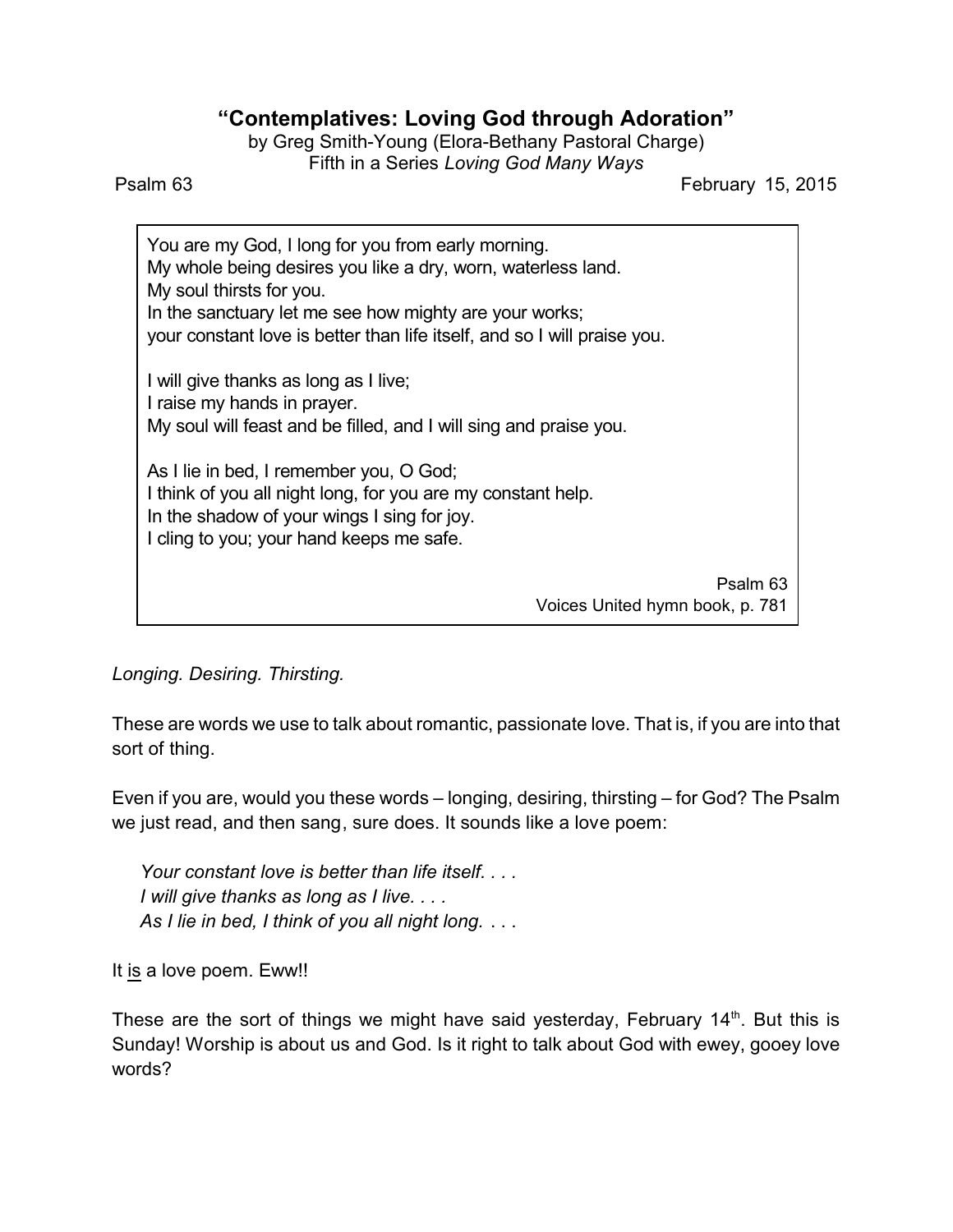Love God with all your heart, soul, mind and strength. That's what Jesus told us to do. I do trust him. So I try to love God. But how?

When God says to us, "I desire your love,"<sup>1</sup> God is not asking us for something that we cannot give. God has made us as creatures who are capable of loving God. And because God makes us so diverse, we can love God in different ways.

II

Once a month, since September, we've been celebrating different ways we love God. Gary Thomas calls these "Spiritual Pathways." I've listed them in your Sunday News.<sup>2</sup>

> **Caregivers Traditionalists Activists Contemplatives Ascetics Enthusiasts** Intellectuals **Naturalists** Sensates

Each of us will be drawn to some pathways more than others. At the back of the sanctuary, you'll find a short questionnaire that can help you clarify your pathways.

Today, our focus is the fourth one, **contemplatives** who love God through adoration.

- **Caregivers** love God by caring for others.
- **Traditionalists** love God with our ancestors.
- **Activists** love God by confronting injustice.
- **Contemplatives** love God through adoration.
- **Ascetics** love God in solitude and simplicity.
- **Enthusiasts** love God by engaging mystery and celebration.
- **Intellectuals** love God with their minds.
- **Naturalists** love God outdoors.
- **Sensates** love God by engaging their senses.

<sup>&</sup>lt;sup>1</sup> For instance, Hosea 6.6.<br><sup>2</sup> Gary Thomas, Sacred P

<sup>2</sup> Gary Thomas, Sacred Pathways: Discover Your Soul's Path to God revised edition (Grand Rapids: Zondervan, 2010). Here are short definitions of each.

I've changed the order Thomas presents them, to fit my planned order for this series.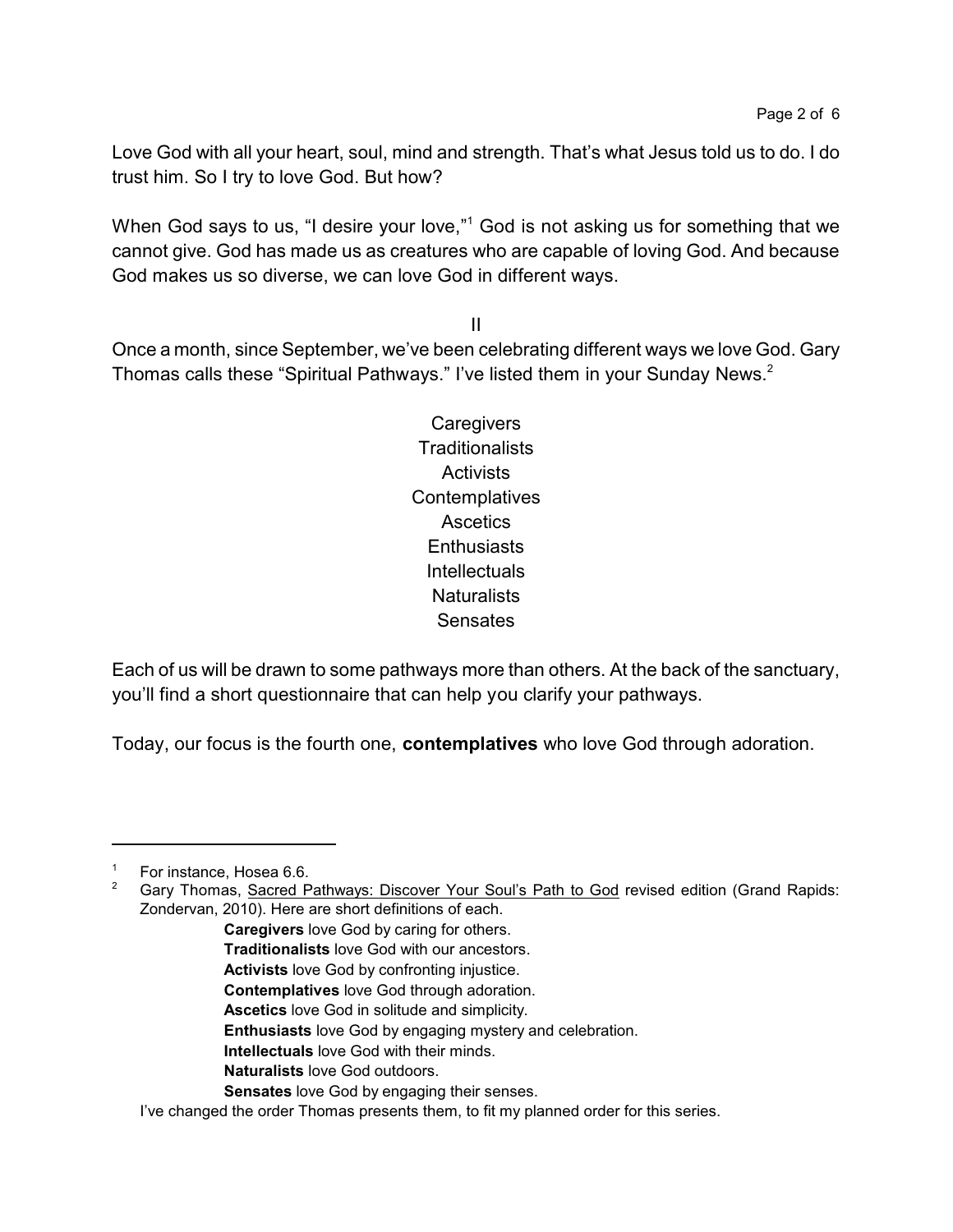Jesus says to us, *"I no longer call you servants. . . . I call you friends."*<sup>3</sup> There is a big difference, right. Friends love each other. You are Jesus' friend.

When I talked about activists last month, I mentioned Thomas Merton. Merton was an activist. He loved God by seeking justice. He was also a contemplative. He once said,

*there are so many Christians who have practically no idea of the immense love of God for them, and of the power of that love to do them good, to bring them happiness.*<sup>4</sup>

You can love God when you realize, deep in your being, that God loves you.

Imagine yourself in these scenes.

## *"Holding hands with God."<sup>5</sup>*

Picture a couple walking together, silently. They've belonged to each other for so long, no words are needed. Just a touch and a hold. Imagine that's you and God.

## *Being in a "transforming friendship" with God.<sup>6</sup>*

It's a friendship so deep that who they are is imprinted on you. They change you. Imagine that's God, going through life with you.

## *Bathing "in the ocean of God's love." <sup>7</sup>*

It's sunny and hot. (Imagine hard!) You've waded into the water, just past your belly. You dunk under. It bites cold. Then, it refreshes. It holds you, playfully, gently and strongly. Imagine the ocean is God's love for you.

This one is from the Old Testament book of Deuteronomy:

*"Resting between God's shoulders."<sup>8</sup>*

God holds you close. Feel the warmth. Listen to the heartbeat. The Divine breath rises and falls. Have you been crying, and God is comforting you? Were you afraid, and God is reassuring you? Is all well, and you are simply at peace?

<sup>3</sup> John 15.15.

<sup>4</sup> Quoted in Thomas, 193.

<sup>5</sup> James Houston, quoted in Thomas 187.

 $^{6}$  Also Houston, in Thomas 188.

 $\frac{7}{8}$  Thomas, 193.

Deuteronomy 33.12. Translations vary as to whether it is the beloved, in this case the tribe of Benjamin, who rests between God's shoulders (NIV, NRSV, CEB), or God who rests between the beloved's shoulders (ESV). This suggests the Hebrew is ambiguous.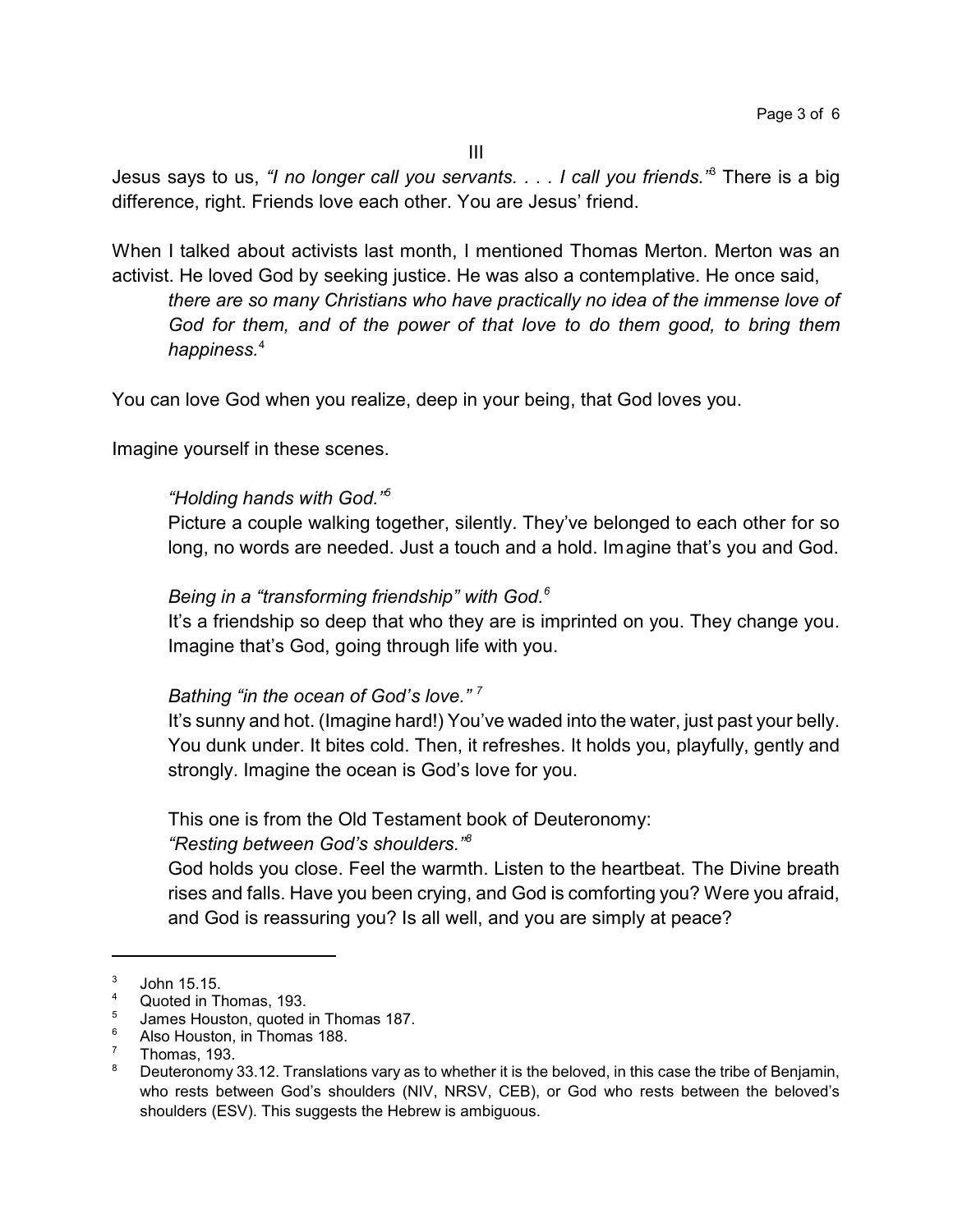That's the Contemplative Tradition.

You see, being a Christian is not, at its heart, about believing the right things, or doing the right things. It is about intimacy with God. Of course, such intimacy leads you to want to know more truthfully about God (believing right). Loving God, you'll desire to do what pleases God (doing right). Yet believing right or doing right would be hollow, or worse, without love: knowing God's love for you, and resting in love with God.

*"The Contemplative Tradition is a response to God's longing that we spend our lives with [God], that we create space in our lives to be with [God]. Our lives are busy and full of worries and anxiety, and our usual response is to push God out of the way entirely. Practicing the disciplines of the Contemplative Tradition equips us to create in our lives the 'space' that God longs for and the intimacy that we need."*<sup>9</sup>

IV

How can we create space for adoration? Here are three practices you can try.

**Silence.** Spend 5-10 minutes each day in silence. Cultivate quiet. Remove distractions that keep you from adoring the presence of God.

When Barb and I were first dating, we went to a restaurant that was also a sports bar. It had televisions in different spots. Here's a lesson. Don't let your beloved sit right below a screen. As much as you want to focus on her, your eyes will keep wandering up to the NASCAR race. She won't like it much.

Silence can calm and focus us. You know you are close to someone when you can enjoy being together, without saying anything. Try sitting quietly with God.<sup>10</sup>

**The Jesus Prayer.** This is different from "The Lord's Prayer." It comes from the Eastern Orthodox branch of Christianity. It is saying a simple prayer, over and over. Through a simple sentence, we focus our thoughts on God, so God can enter our hearts.

The most common phrase in the tradition is this:

*"Lord Jesus Christ, Son of God, have mercy on me, a sinner"*

<sup>9</sup> James Bryan Smith and Lynda Graybeal, A Spiritual Formation Workbook revised edition (San Francisco: Harper, 1999), 34.

<sup>&</sup>lt;sup>10</sup> See Smith & Graybeal, 35 and Thomas 191.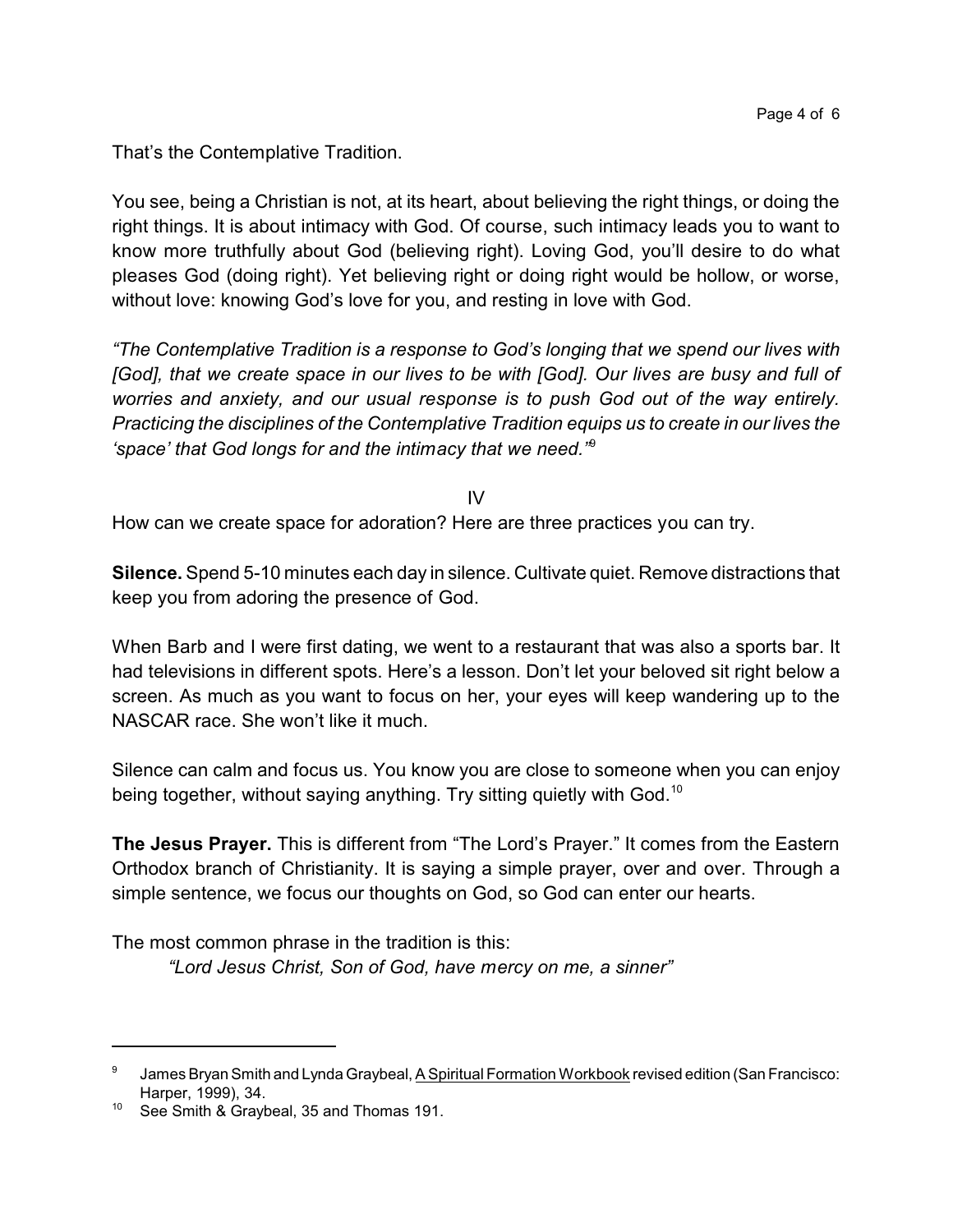Here's another, from a fifth-century monk named Cassian: *"Come to my aid, God; Lord, make haste to help me."*

And another, from Psalm 51:

*"Create in me a clean heart, O God, and renew a right spirit within me."*

Each of these reminds us of our need for help. The help God promises and provides. When we are frenzied, a simple and memorable phrase can anchor us in the stability of God our Rock.<sup>11</sup>

**Secret Acts of Devotion.** Do something that only God knows about. No one knows that you've done it. If it is something you've done for someone, even that person does not know it was you. Do it solely because of your love for God, only for God's pleasure.

- give anonymously to someone who is in need;
- write something, or do some art for God, then burn it as an offering;
- sing a song when you are alone with God;
- choose a symbol of your love for God, and keep it hidden in a pocket or under your clothes;
- send an anonymous note of encouragement to someone;
- plant a tree in the wilderness or sow seeds in a field, and tell no one.<sup>12</sup>

V

Let me finish with one caution, and then a most startling fact.

Remember when they saw Jesus transfigured on the mountain. It was a moment of such spiritual intensity and wonder. What did Peter want to do?

Stay there. Build tents there. Freeze the moment forever. Of course. Even a tiny glimpse of Jesus' fullness, and we want to sink deeper and deeper in.

But Jesus would not let Peter stay. Jesus brought him off the mountain, and continued his mission.

A danger with contemplation is that we'll suppose such moments resting in God's presence are what the Christian life is all about. We'll cling to the "sacred," and avoid the "secular" stuff in this messy world. That's not the way of Jesus. We get to visit the mountain. Then

<sup>&</sup>lt;sup>11</sup> See Smith & Graybeal, 36 and Thomas 194.

<sup>12</sup> See Thomas, 195.